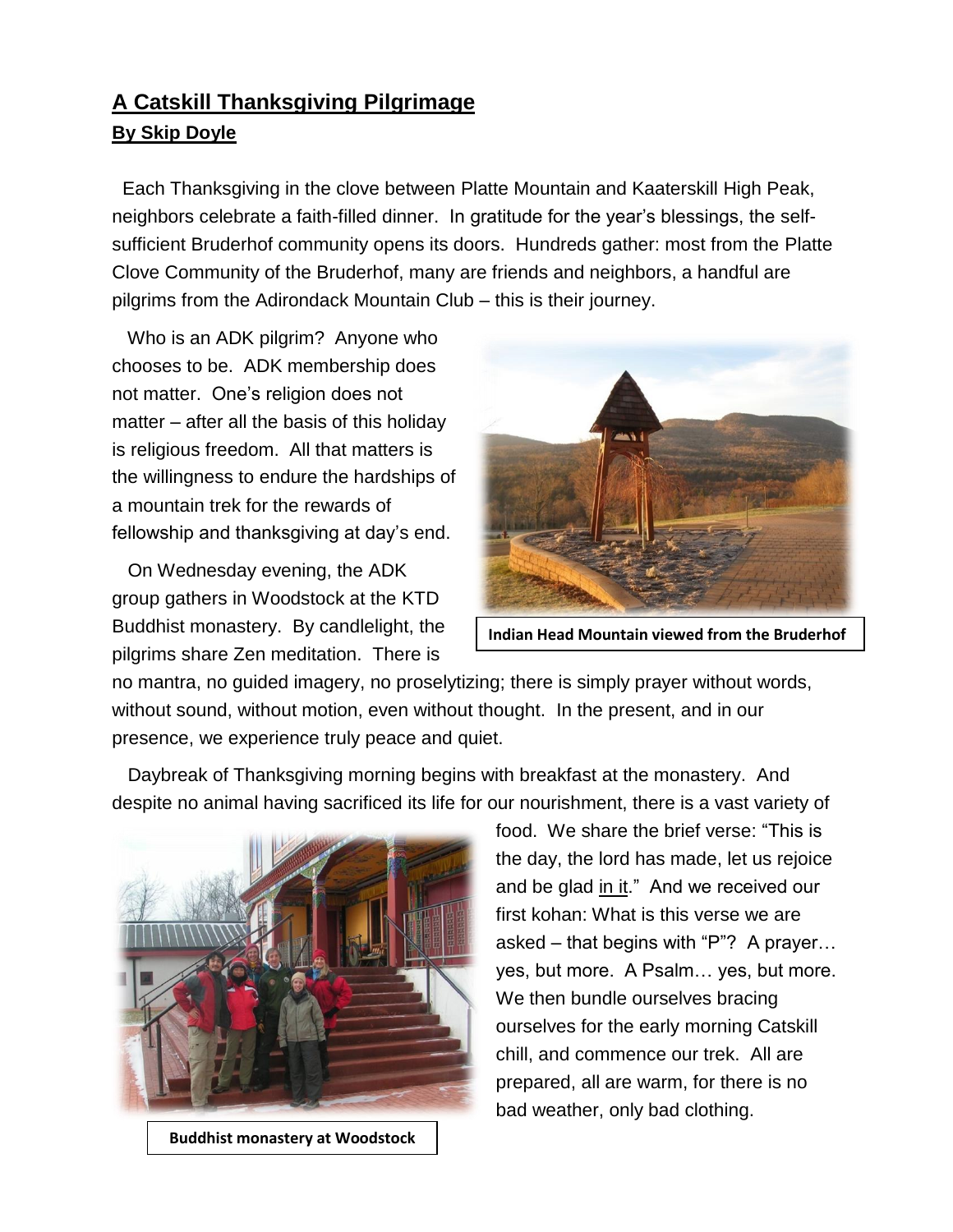In her book, *Zen Miracles*, Brenda Shoshanna writes, "This is the essence of a pilgrimage: faith in ourselves and in what is presented for us to do. We simply allow the situation to speak to us, accept the unpredictable, and from the depths of our heart, respond. The essence of a pilgrimage is to stop clinging to false habits, security, stability, and to be willing to surrender to the vast unknown. There is nothing comfortable or predictable on a pilgrimage. Here we endure discomfort gladly. As we do this, all kinds of doors open..." Hence, we embark on this Thanksgiving Pilgrimage, a bit fretful of what might unfold in the deep mountain woods of the Catskills, but ready to accept the trials and blessings of the day knowing that the kind, open doors of the Bruderhof await us.

 While the two mile hike up Overlook Mountain is not steep, the incline is relentless and the 1,400 foot elevation-gain taxing. Along the way, exploring the early 20th century hotel ruins of the Overlook Mountain House provides a welcome respite. Atop the summit is a fire tower providing a vast vista of the Catskill Preserve and distant views of the Hudson River north and south. Here we embrace nature will all our senses.

 Descending 1,000 feet to Echo Lake – whose surrounding amphitheatre rocks do indeed echo – we pause for lunch, and begin the mediation of Spiritual Directions. As a complement to Saint Ignatius' *spiritual exercises* which bring a cerebral, Jesuit discipline to prayer, the Spiritual Directions are Franciscan *bodily prayers* which bring a visceral experience. To the east with our soul, we release fear and gain acceptance; to the south with our strength we dispel anger and replace with gratitude; to the west with our heart we lose jealousy and find compassion; to the north with our minds we let go of self-doubt and discover self-goodness. Our kohans: what does each of these impediments have in common, what does each of these virtues have in common?

 Hiking the flat saddle between Overlook and Platte Mountain makes for a pleasant afternoon, and with the leafless trees of late autumn, provides panorama views of the valley below. The trail skirts Platte Mountain, and as shadows become long, we commence our descent to Platte Clove. Having hiked 10 miles this day, after crossing a small footbridge over the Platte Kill, we are soon at the entrance to the Bruderhof's Platte Clove Community. Here we are warmly greeted and **Platte Kill footbridge**

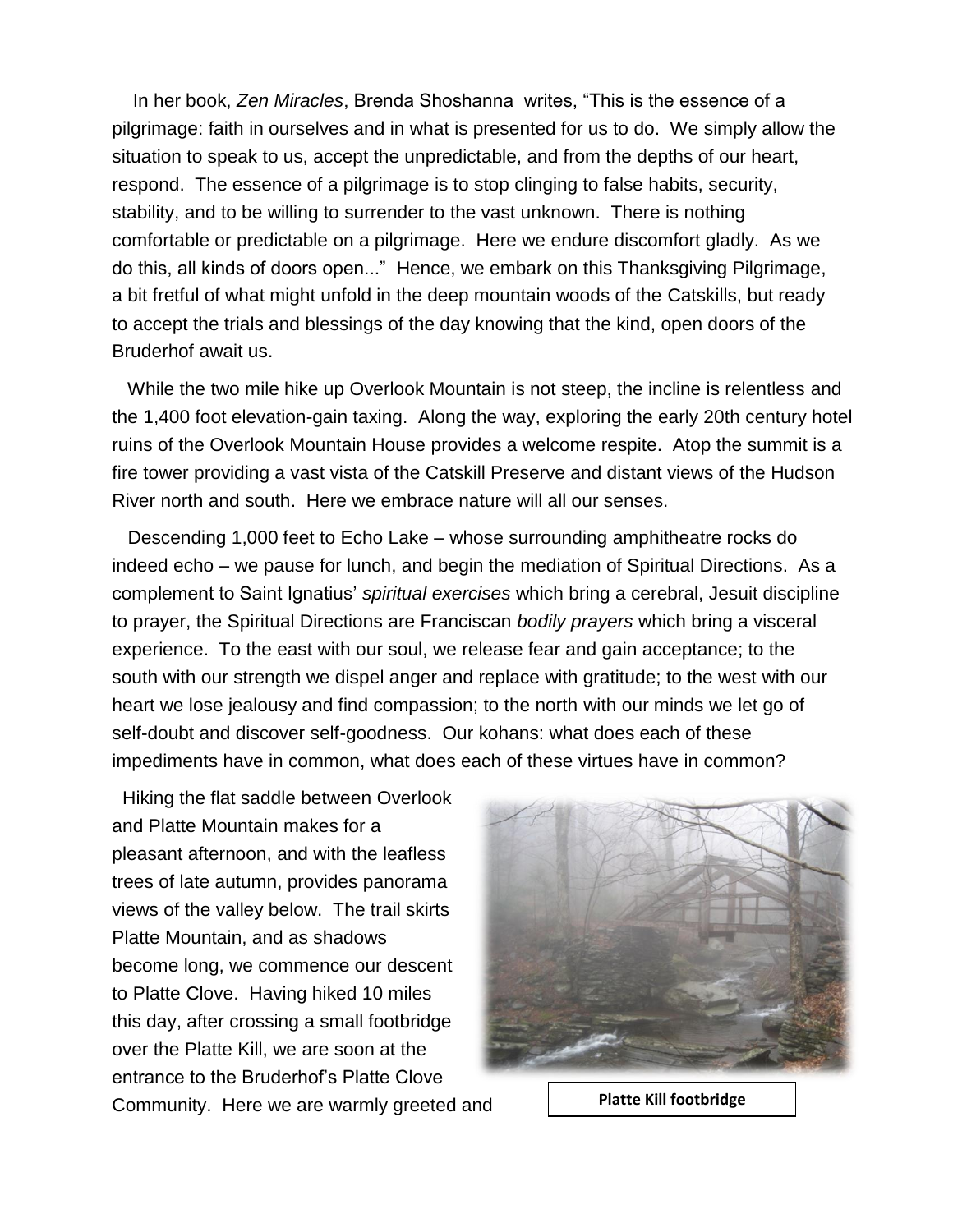whisked off to each of our host families to wash up and for conversation before dinner begins.

 The past few years, I have had the honor of being the guest of the Harrison family. With dusk descending, the family is just in from gathering conifer branches; the room is filled with the scent of evergreens as together they weave their garlands and wreaths. Our conversation turns to the nature of the Bruderhof. "Our community is simply about living the Gospel, and the Beatitudes in particular." says the dad. And with the dinner bell ringing, the mom chimes in, "There have been times in our community when we have not had enough to eat, but now there is ample and we want to share that with our neighbors. Thank you for coming here." We are accepted without judgment; we witness love in action.

 "There was an incredible aroma of roasting turkey and other foods that filled the night air as we approached the dining hall," recalls pilgrim Ingrid Strauch, "and the simple, homemade feast of turkey, stuffing, and cranberry sauce tasted as good as it smelled." In the dining hall are several hundred people. That there is so generous amount of food is amazing enough, but that it is all prepared and brought out



**Pilgrims at the Platte Clove Community**

simultaneously is quite a miracle. Marvelous, too, is the involvement of the children. A score of high school students are waiters, middle school students provide music and song, and the younger children take the microphone and express what Thanksgiving means to them – it is heartening how many express gratitude to their parents. After pumpkin pie dessert, we return to our host families, an evening chat, and then bedtime.

 Friday morning at the Bruderhof begins before dawn. After breakfast with our host families, the Thanksgiving pilgrims assemble for the trek back to Woodstock. We hike back up Platte Mountain, across the saddle, and this time skip Echo Lake. Our time atop the fire tower is brief as all the pilgrims have "parking lot fever." After a full day of hiking, we reach the Overlook trailhead where we began our pilgrimage. Tired, but satisfied by our journey, and honoring our pledge to rejoice throughout this day, pilgrim Eileen Lawson enthuses, "A dose of mortification is the spice of life; this pilgrimage is seasoned just right!"